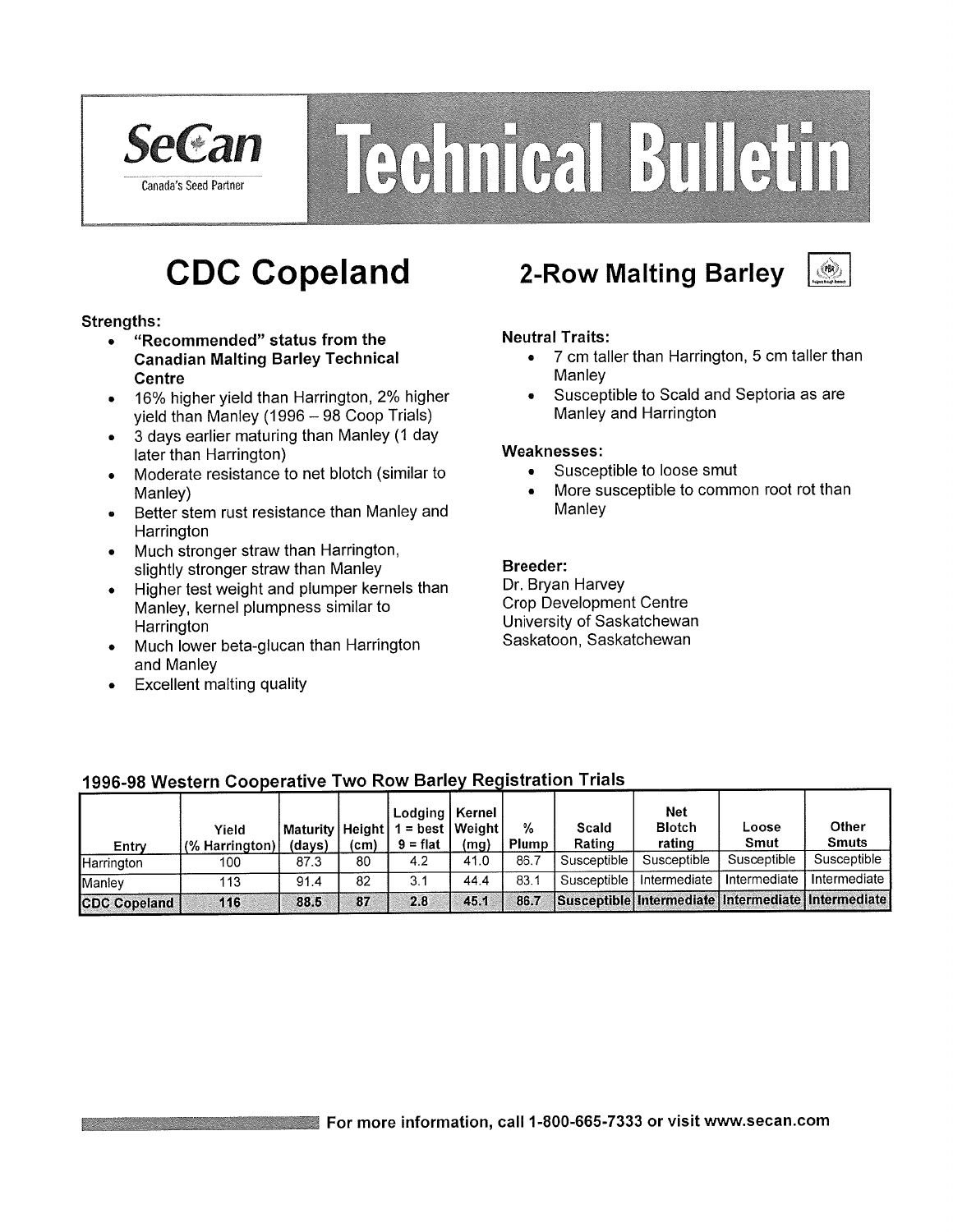|                  |                                             |                                         |                    |                     |     |         |              |               | <b>Resistance to:</b>     |             |            |                 |
|------------------|---------------------------------------------|-----------------------------------------|--------------------|---------------------|-----|---------|--------------|---------------|---------------------------|-------------|------------|-----------------|
| Variety (Rows)   | Long Term<br>Average Yield<br>(% of Robust) | Days to<br>Maturity<br>$ $ (+/- Robust) | Height<br>(Inches) | Test<br>Weight Type | Awn | Lodging | Stem<br>Rust | Loose<br>Smut | Surface<br>-Borne<br>Smut | Root<br>Rot | <b>Net</b> | Blotch Fusarium |
| Robust (6)       | 100                                         |                                         |                    | 0                   | S.  | G       | G            |               |                           |             | D          |                 |
| Harrington (2)   | 82                                          | -3                                      | -4                 | $-0.1$              | R   | o       | D            | D             | D                         | D           | VP         | G               |
| AC Metcalfe (2)  | 103                                         | $\cdot$                                 | -4                 | 0.7                 | R   |         | G            | VG            |                           |             |            |                 |
| CDC Kendall (2)  | 99                                          |                                         | -4                 | 0.9                 | R   |         | Þ            | Đ             | D                         |             |            |                 |
| CDC Stratus (2)  | 98                                          | -2                                      | -5                 | 0                   | R   |         | G            | Ð             |                           |             |            |                 |
| CDC Copeland (2) | 105                                         | $-1$                                    | -2                 | 0.2                 | R   | c       | G            | P             | Е                         | F           | г          | Æ               |

#### Seed Manitoba 2006 - Malting Barley Comparison

VG=Very Good; G=Good; F+=Fair Plus; F=Fair; P=Poor; VP=Very Poor

#### 2006 Saskatchewan Varieties of Grain - Malting Barley Comparison

|                         |      | Yield as % of AC Metcalfe |      |      |      |          | Resistance to: |               |       |       |              |      |             |            |  |
|-------------------------|------|---------------------------|------|------|------|----------|----------------|---------------|-------|-------|--------------|------|-------------|------------|--|
|                         | Awn  | Area                      | Area | Area | Area | Relative |                | <b>Net</b>    |       | Loose | Other        | Root | <b>Stem</b> |            |  |
| Variety (Rows)          | Type |                           |      |      |      | Maturity | Lodaina        | <b>Blotch</b> | Scald | Smut  | <b>Smuts</b> | Rot  | Rust        | <b>FHB</b> |  |
| Harrington (2)          | o    | 99                        | 92   | 89   | 88   | м        |                | VP            |       |       | ה            |      |             |            |  |
| AC Metcalfe (2)         |      | 100                       | 100  | 100  | 100  | м        | G              |               |       | VG    |              |      |             |            |  |
| CDC Kendall (2)         |      | 99                        | 103  | 102  | 102  | м        |                |               |       | D     | D            |      |             |            |  |
| CDC Stratus (2)         | n    | 100                       | 104  | 105  | 104  | М        |                |               |       |       |              |      |             |            |  |
| <b>CDC Copeland (2)</b> | R    | 109                       | 107  | 107  | 107  | M        | G              |               |       | ъ     |              |      |             |            |  |

M=Medium; VG=Very Good; G=Good; F=Fair; F+=Fair Plus; P=Poor; VP=Very Poor FHB=Fusarium Head Blight

#### 2006 Alberta Seed Guide - Malting Barley Comparison

| <b>Yield as % of Harrington</b> |     |         |      |      |      |             |             |                             |             |                    |                          |      |               | <b>Resistance to:</b> |                              |   |                                |        |
|---------------------------------|-----|---------|------|------|------|-------------|-------------|-----------------------------|-------------|--------------------|--------------------------|------|---------------|-----------------------|------------------------------|---|--------------------------------|--------|
| Variety (Rows)                  | Irr | ∣Area I | Area | Area | Area | Area<br>5&6 | Awn<br>Type | Comp.<br>Maturity<br>(Days) | Test<br>Wt. | <u>'Kn.</u><br>Wt. | Ht.<br>(c <sub>m</sub> ) | Ldg. | Loose<br>Smut | FL+Cov.  <br>Smut     | <b>ICommi</b><br>Root<br>Rot |   | <b>Net</b><br>Scald Blotch FHB | Tol. . |
| Harrington (2)                  | 100 | 100     | 100  | 100  | 100  | 100         | R           | 98                          | 50          | 44                 | 78                       |      | S             | S                     |                              | S | ٠J                             |        |
| AC Metcalfe (2)                 | 102 | 100     | 107  | 114  | 110  | 109         | R           |                             | 52          | 46                 | 82                       |      | R             |                       |                              | S |                                |        |
| CDC Kendall (2)                 | 101 | 97      | 102  | 113  | 109  | 105         | R           |                             | 52          | 45                 | 78                       |      | o             | ○                     |                              | S |                                |        |
| CDC Stratus (2)                 | 104 | 99      | 101  | 111  | 109  | 105         | R           |                             | 52          | 46                 | 78                       | G    |               |                       |                              | S |                                |        |
| $ CDC$ Copeland $(2)$           | 114 | 101     | 110  | 120  | 113  | 116         | R           |                             | -50         | 48                 | -83                      |      | S             |                       |                              | s |                                |        |

G=Good; F=Fair; R=Resistant; I=Intermediate; S=Susceptible Test Wt.=Test Weight (lb/bu); Kn. Wt.=Kernel weight (grams/1000 kernels); Irr=Irrigation Ldg.=Lodging

FL+Cov. Smut=False loose & covered smuts Tol. FHB=Fusarium Head Blight Tolerance Ht.=Height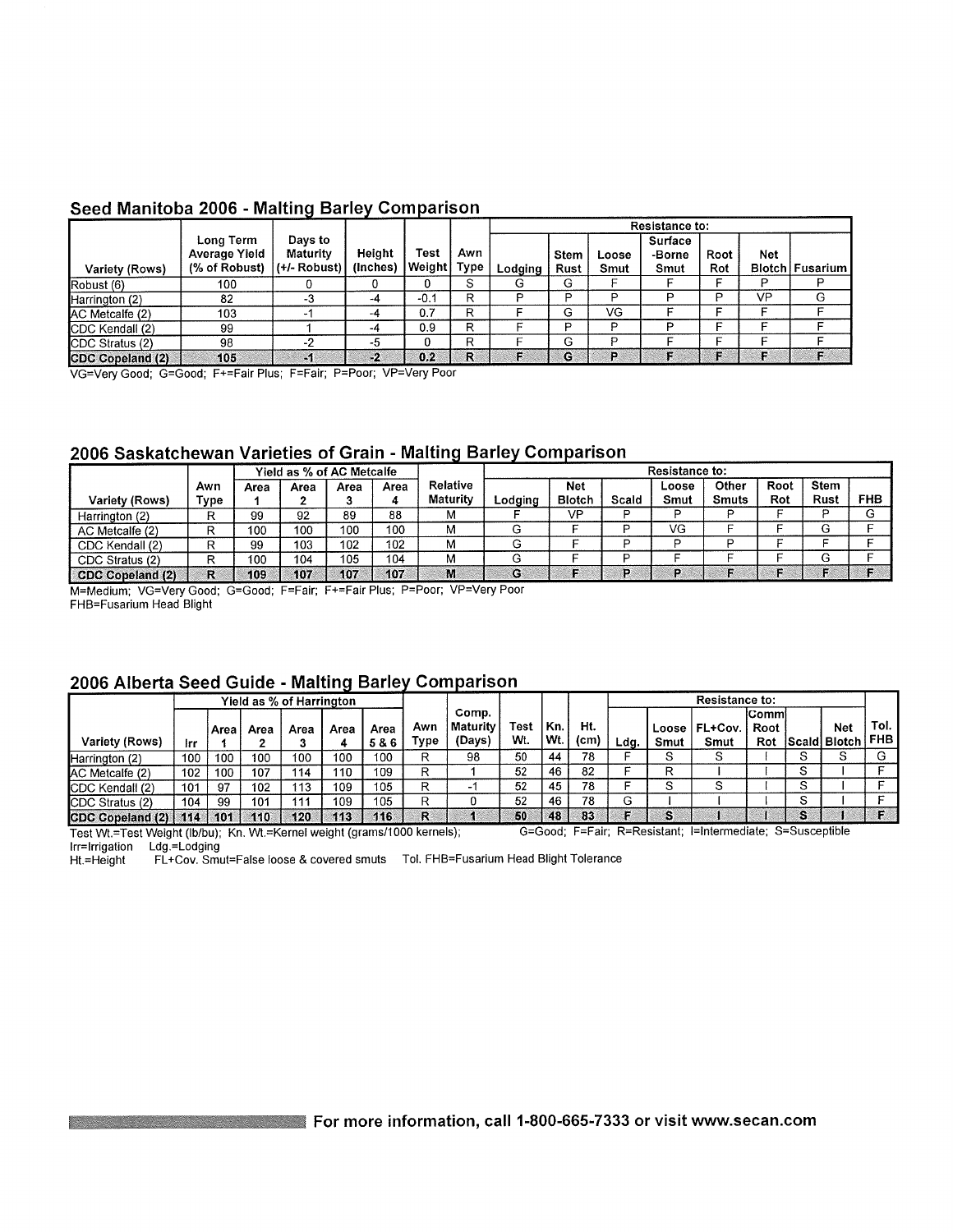### **Description of the cultivar CDC Copeland**

| Crop:                              | Barley ( <i>Hordeum vulgare L.</i> )                                                                                                                                                   |
|------------------------------------|----------------------------------------------------------------------------------------------------------------------------------------------------------------------------------------|
| Type:                              | 2-Row Malting                                                                                                                                                                          |
| <b>Proposers:</b>                  | B.L. Harvey, E.B. Lefol and B.G. Rossnagel.<br>Department of Plant Sciences<br>University of Saskatchewan<br>51 Campus Drive<br>Saskatoon, SK. S7N 5A8                                 |
| Test $#$ :                         | TR150, SM94516                                                                                                                                                                         |
| Pedigree:                          | WM861-5 / TR118                                                                                                                                                                        |
| Area of adaptation: Western Canada |                                                                                                                                                                                        |
| <b>Stengths:</b>                   | 1) Better yield than Harrington and Manley<br>2) Good kernel plumpness and weight<br>3) Early maturing<br>4) Good resistance to lodging<br>5) Good Net Blotch and Stem Rust resistance |
| Neutral trait:                     | Height Greater than Manley                                                                                                                                                             |
| <b>Negative traits:</b>            | 1) Susceptible to Loose Smut<br>2) Septoria susceptible<br>3) Scald susceptibility identical to Harrington and Manley                                                                  |

**Description:** CDC Copeland is a two row malting barley with promising qualities. It has out yielded Harrington and Manley in all zones. CDC Copeland is taller but stronger-strawed than Harrington and similar to Manley for lodging resistance. The maturity of CDC Copeland is intermediate between Harrington and Manley. CDC Copeland is similar to Manley in disease resistance but has better resistance to rust. CDC Copeland has a good plumpness, higher friability and extract than Harrington and Manley

and has much lower malt ß-Glucan. Its diastatic power and α-Amylase activity is slighlty lower than Harrington.

Agronomic performance (overall means for 96-98 Coop data)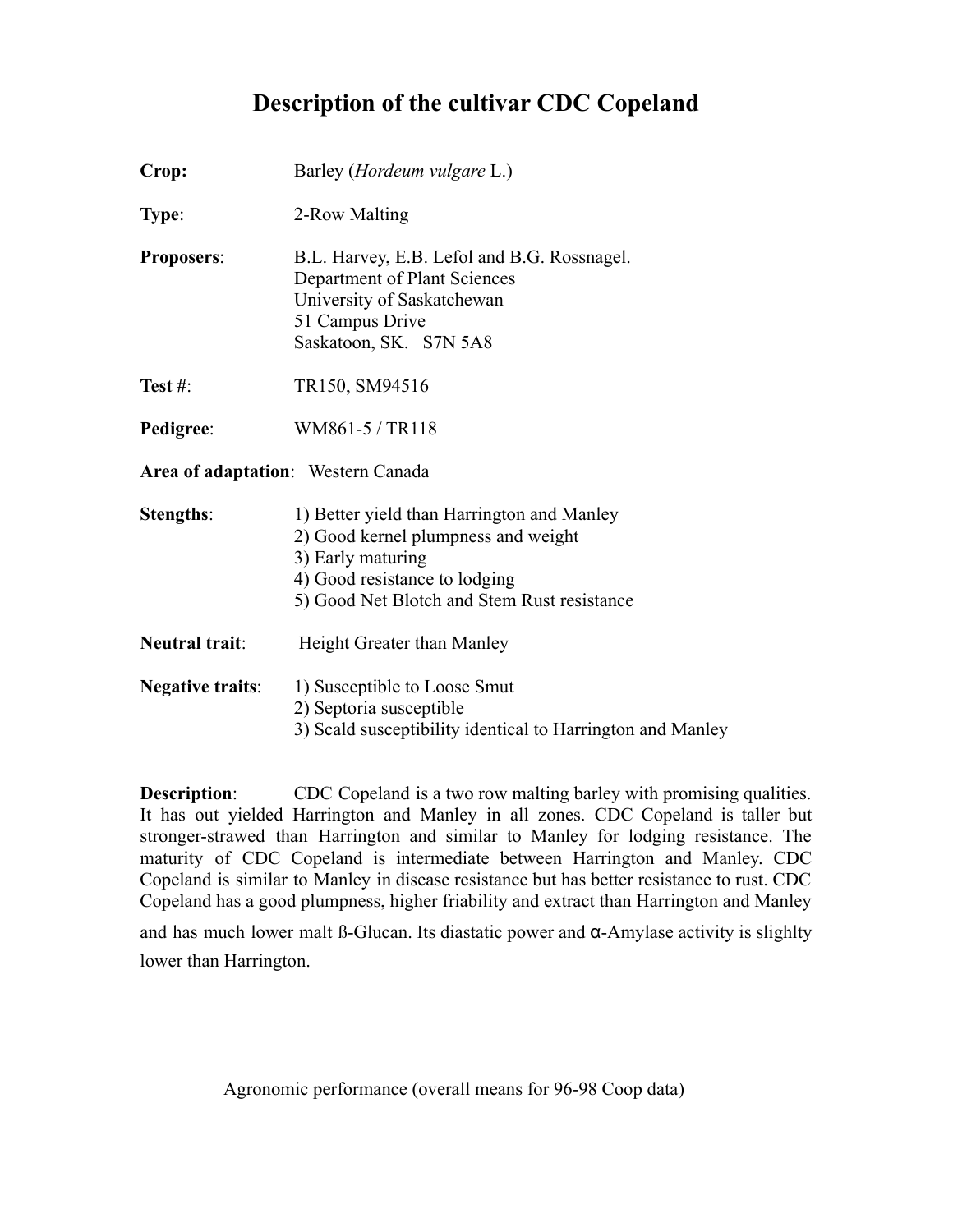| <b>Variety</b>      | <b>Grain Yield</b><br>(Kg/Ha) | <b>Maturity</b><br>(days) | <b>Plant Height</b><br>(cm) | Lodging<br>$(1-9)$ | 1000 Kernel<br>Weight (g) | <b>Plumpness</b><br>$(\%)$ |
|---------------------|-------------------------------|---------------------------|-----------------------------|--------------------|---------------------------|----------------------------|
| <b>Harrington</b>   | 4937 (100%)                   | 87.3                      | 80.2                        | 4.2                | 41.0                      | 86.7                       |
| <b>Manley</b>       | 5598 (113%)                   | 91.4                      | 81.7                        | 3.1                | 44.4                      | 83.1                       |
| <b>CDC</b> Copeland | 5708 (116%)                   | 88.5                      | 86.9                        | 2.8                | 45.1                      | 86.7                       |

Grain yield data (Kg/Ha) for the different Soil Zones (overall means for 96-98 Coop data):

| Soil zone           | <b>Black</b> | <b>Black and Grey</b> | <b>Brown</b> | <b>Overall Mean</b> |  |  |
|---------------------|--------------|-----------------------|--------------|---------------------|--|--|
| <b>Harrington</b>   | 4555         | 5240                  | 5015         | 4937                |  |  |
| <b>Manley</b>       | 5663         | 5559                  | 5572         | 5598                |  |  |
| <b>CDC</b> Copeland | 5724         | 5683                  | 5705         | 5708                |  |  |